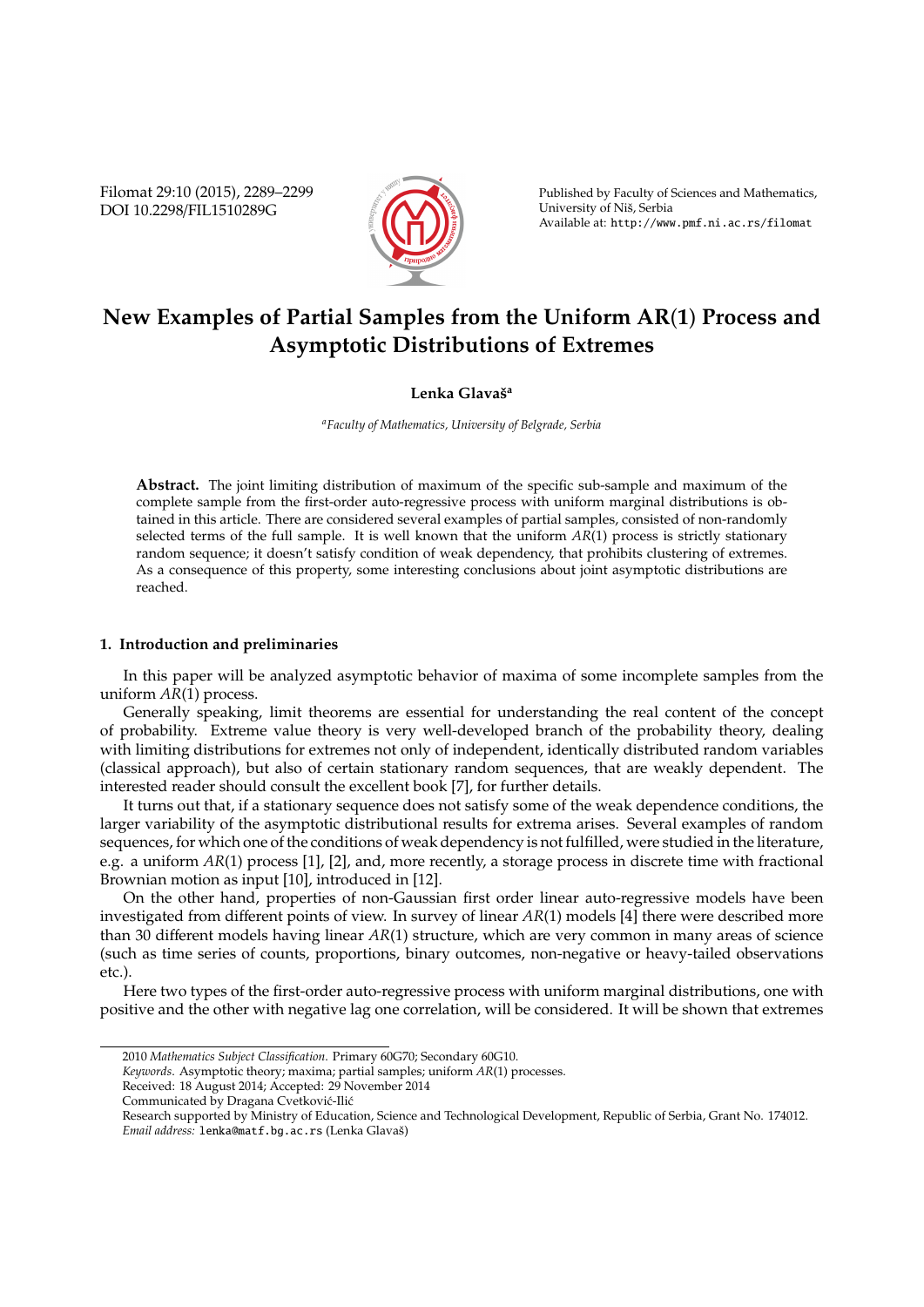of complete and specific partial samples from each of these two types of uniform *AR*(1) process manifest different asymptotic behavior. However, the interesting extremal properties of this process, related to the partial samples, are not exhausted in this paper, and could be subject to further consideration, as indicated in conclusion.

The class of first-order auto-regressive processes with uniform marginal distributions - further referred to as uniform  $AR(1)$  processes - was originally studied by Chernick [1]. A random process  $(X_n)_{n\in\mathbb{N}}$  from this class is defined by recursive formula

$$
X_n = \frac{1}{r} X_{n-1} + \epsilon_n, \ n \ge 2,
$$
\n(1.1)

where  $r \geq 2$  - called parameter of this process - is a positive integer;  $X_1$  is distributed uniformly on the interval [0, 1]; the  $\epsilon_n$ 's form a sequence of i.i.d. random variables with the discrete uniform distribution on the set  $\left\{0, \frac{1}{2}\right\}$  $\frac{1}{r}, \ldots, \frac{r-1}{r}$ *r*  $\}$  and r.v.  $\epsilon_n$  is independent of  $X_{n-1}$  for each  $n$ . As a matter of fact,  $(X_n)$ , defined in this way, is a strictly stationary random sequence with *X<sup>n</sup>* distributed uniformly on the interval [0, 1] for each *n*.

Further properties of a uniform *AR*(1) process, which were established by Chernick [1], were related to fulfilling of weak dependence conditions - Leadbetter's [5] condition  $D(u_n)$  and Loynes' [8] condition  $D'(u_n)$ . These two conditions are of crucial importance in extreme value theory for strictly stationary random sequences; when they hold it is possible to obtain extremal results similar to those in classical theory for i.i.d. sequences. Namely, he showed that  $D(u_n)$  is satisfied, but  $D'(u_n)$  fails, with  $u_n = 1 - \frac{x}{a}$  $\frac{n}{n}$  $x > 0$ .

Due to the fact that a uniform  $AR(1)$  process does not satisfy the condition  $D'(u_n)$  (under this condition clustering of extremes is restricted) some interesting extremal properties of this process have been expected.

Let  $M_n$  be the maximum of the first *n* terms of the sequence  $(X_n)$ , i.e.  $M_n = \max\{X_1, X_2, \ldots, X_n\}$ . Chernick [1] derived a limit theorem for the r.v.  $M_n$ . Suppose, further, that some of the random variables  $X_1, X_2, \ldots, X_n$ can be observed. Thus shows up partial sample consisted of observed terms amongst first *n* terms of the

sequence  $(X_n)$ . Let  $(c_n)_{n\in\mathbb{N}}$  be a non-random 0 – 1-sequence, such that  $\lim_{n\to+\infty}\frac{1}{n}$ *n*  $\sum_{ }^{n}$ *j*=1  $c_j = p$ ,  $0 < p < 1$ . This

sequence of degenerate random variables is introduced with the purpose to correspond to the sequence  $(X_n)$ in the following sense: r.v.  $X_k$  is observed if  $c_k = 1$ , otherwise r.v.  $X_k$  is not observed (missing observation). The already mentioned partial sample is simply the set { $X_k$  :  $c_k = 1$ ,  $1 \le k \le n$ }; denote its maximum term by  $M_n$ .

As remarked earlier, the condition  $D'(u_n)$  is not satisfied for uniform  $AR(1)$  process  $(X_n)$  and that is the main reason why the general result stated in Theorem 3.2. in Mladenovic and Piterbarg [10], p. 1981, ´ concerning the limiting distribution of the random vector  $(M_n, M_n)$ , as  $n \to +\infty$ , does not apply. Considering this process Mladenović [9] found out that for some values  $u_n < v_n$ , events  $\{M_n \le u_n\}$  and  $\{M_n \le v_n\}$  are asymptotically independent, while for other values  $u_n < v_n$  the same events can be asymptotically perfectly dependent; recently, Mladenović and Živadinović [11] also proved that the limiting distribution of the random vector  $(M_n, M_n)$ , as  $n \to +\infty$ , is not uniquely determined by the limit value *p*.

One of the new results contained in this article, in Section 2, is a limit theorem for the random vector  $(M_n, M_n)$ , for three special choices of partial sample.

The other two new limit theorems, that will be presented in Section 3, deal with partial samples from a negatively correlated uniform *AR*(1) process. This process appeared for the first time in Chernick and Davis [2], where, actually, the existence of negatively correlated uniform sequences was shown.

Let  $r \geq 2$  be a positive integer; the class of strictly stationary auto-regressive processes with uniform marginal distributions and lag one correlation equal to  $-\frac{1}{x}$ *r* are obtained in the following way. A random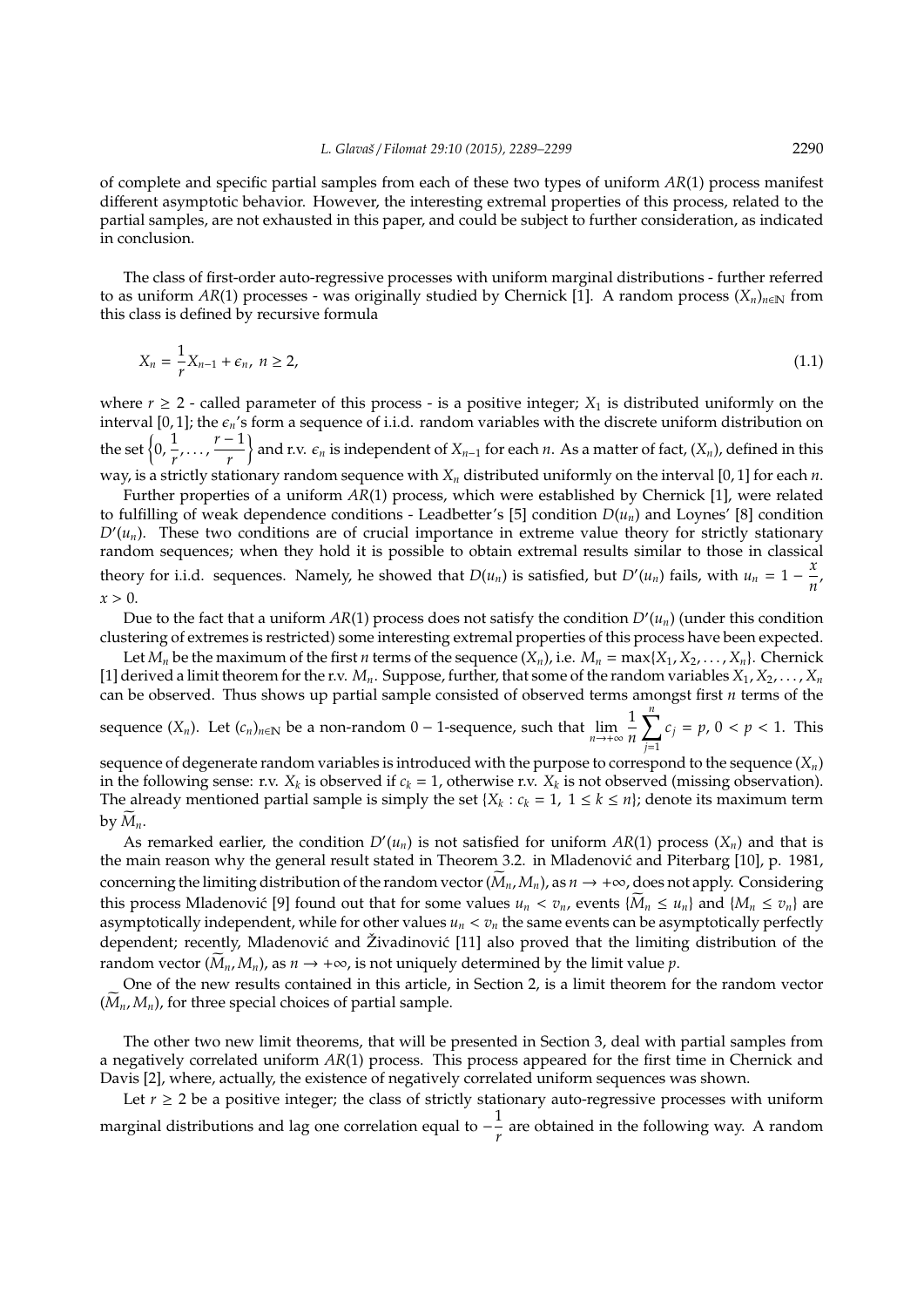process  $(X_n)_{n \in \mathbb{N}}$  from this class is defined by recursive formula

$$
X_n = -\frac{1}{r} X_{n-1} + \epsilon_n, \quad n \ge 2,\tag{1.2}
$$

where  $X_1$  is distributed uniformly on the interval [0, 1];  $\epsilon_n$ 's form a sequence of i.i.d. random variables with the discrete uniform distribution on the set  $\left\{\frac{1}{n}\right\}$  $\frac{1}{r}$ ,  $\frac{2}{r}$  $\left\{\frac{2}{r}, \ldots, 1\right\}$  and r.v.  $\epsilon_n$  is independent of  $X_{n-1}$  for each  $n \geq 2$ .

Chernick and Davis [2] concluded that for a negatively correlated uniform *AR*(1) process the condition  $D(u_n)$  holds, and, regarding the extremal properties, they derived a limit theorem for the maximum term of the process. From the formulation of Theorem 3.1. [2], p. 87, it is obvious that the maximum of this random sequence behaves as if it corresponds to a uniform  $AR(1)$  process with  $\frac{1}{r^2}$  as the lag one correlation.

After the theoretical results, in the last part of this article, results of some numerical simulations will be listed (Section 4) and a brief summary of existing results and still open questions will be given (Section 5).

#### **2. The limit theorem - uniform** *AR***(1) process**

Let  $(X_n)_{n\in\mathbb{N}}$  be the uniform  $AR(1)$  process with the parameter *r* and let  $\binom{c^{(1)}}{n}$  $\left(c_n^{(2)}\right)$ ,  $\left(c_n^{(2)}\right)$  $_{n\in\mathbb{N}}$  ,  $(c_n^{(3)})$ *n*∈N be three non-random  $0 - 1$ -sequences such that:

$$
c_n^{(1)} = 1 \text{ if } n = 3m; \ c_n^{(1)} = 0 \text{ if } n = 3m - 2 \text{ or } n = 3m - 1, \ m \in \mathbb{N};
$$
  
\n
$$
c_n^{(2)} = 1 \text{ if } n = 3m - 1; \ c_n^{(2)} = 0 \text{ if } n = 3m - 2 \text{ or } n = 3m, \ m \in \mathbb{N};
$$
  
\n
$$
c_n^{(3)} = 1 \text{ if } n = 3m - 2; \ c_n^{(3)} = 0 \text{ if } n = 3m - 1 \text{ or } n = 3m, \ m \in \mathbb{N};
$$

the maximum of the complete sample  $X_1, X_2, \ldots, X_n$  is, as usual, denoted by  $M_n$ ; the maximum of the sub-sample of the complete sample, determined by the corresponding sequence  $(c_n^{(i)})$ , is denoted by  $\widetilde{M}_n^{(i)}$ , i.e.  $\widetilde{M}_n^{(i)} := \max\left\{X_k : c_k^{(i)}\right\}$  ${k_i}$  = 1, 1  $\leq$   $k \leq n_j$ ,  $i \in \{1, 2, 3\}.$ 

**Theorem 2.1.** *For every i*  $\in \{1, 2, 3\}$ *:* 

\n- \n
$$
\text{if } 0 < y \leq \frac{x}{r^2}, \text{ then } \lim_{n \to +\infty} P\left\{\widetilde{M}_n^{(i)} \leq 1 - \frac{x}{n}, M_n \leq 1 - \frac{y}{n}\right\} = e^{-\frac{x^3 - 1}{3r^3}x},
$$
\n
\n- \n
$$
\text{if } 0 < \frac{x}{r^2} < y \leq \frac{x}{r}, \text{ then } \lim_{n \to +\infty} P\left\{\widetilde{M}_n^{(i)} \leq 1 - \frac{x}{n}, M_n \leq 1 - \frac{y}{n}\right\} = e^{-\frac{r^2 - 1}{3r^2}x - \frac{r - 1}{3r}y},
$$
\n
\n- \n
$$
\text{if } 0 < \frac{x}{r} < y \leq x, \text{ then } \lim_{n \to +\infty} P\left\{\widetilde{M}_n^{(i)} \leq 1 - \frac{x}{n}, M_n \leq 1 - \frac{y}{n}\right\} = e^{-\frac{r - 1}{3r}x - \frac{2(r - 1)}{3r}y}.
$$
\n
\n

*Proof.*

The proof proceeds in the same manner as the one of Theorem 2.1. in Mladenovic and Živadinovic [11]. Therefore, it is more convenient to omit the proof here.  $\Box$ 

**Remark 1.** *In the formulation of the Theorem 2.1, the remaining case when* 0 < *x* < *y was intentionally omitted, because if*  $0 < x < y$  then the level  $1-\frac{x}{y}$ *x*<sub>*n*</sub> is greater than the level 1 –  $\frac{y}{n}$  $\frac{y}{n}$ *.* Hence, M<sub>n</sub> ≤ 1 −  $\frac{y}{n}$  $\frac{y}{n}$  implies  $\widetilde{M}_n^{(i)} \leq 1 - \frac{y}{n}$  $\frac{y}{n}$  < 1<sup>-</sup> $\frac{x}{n}$  $\frac{n}{n}$ *so that intersection*  $\left\{\widetilde{M}_n^{(i)} \leq 1 - \frac{x}{n}\right\}$  $\frac{x}{n}$ *,*  $M_n \leq 1 - \frac{y}{n}$ *n of these two events is just the latter one. Theorem 4.1. in Chernick [1], p. 147, applies.*

**Remark 2.** Between these three sequences  $(c_n^{(i)})$ ,  $i \in \{1, 2, 3\}$ , certain relationship can be established: if e.g.  $(c_n^{(1)})$  is taken as, so to say, the basic one, then terms of the other two sequences can be expressed as:  $c_n^{(2)} = c_{n+1}^{(1)}$  $n+1$  and  $c_n^{(3)} = c_{n+1}^{(1)}$ *n*+2 *, for all*  $n \in \mathbb{N}$ *.*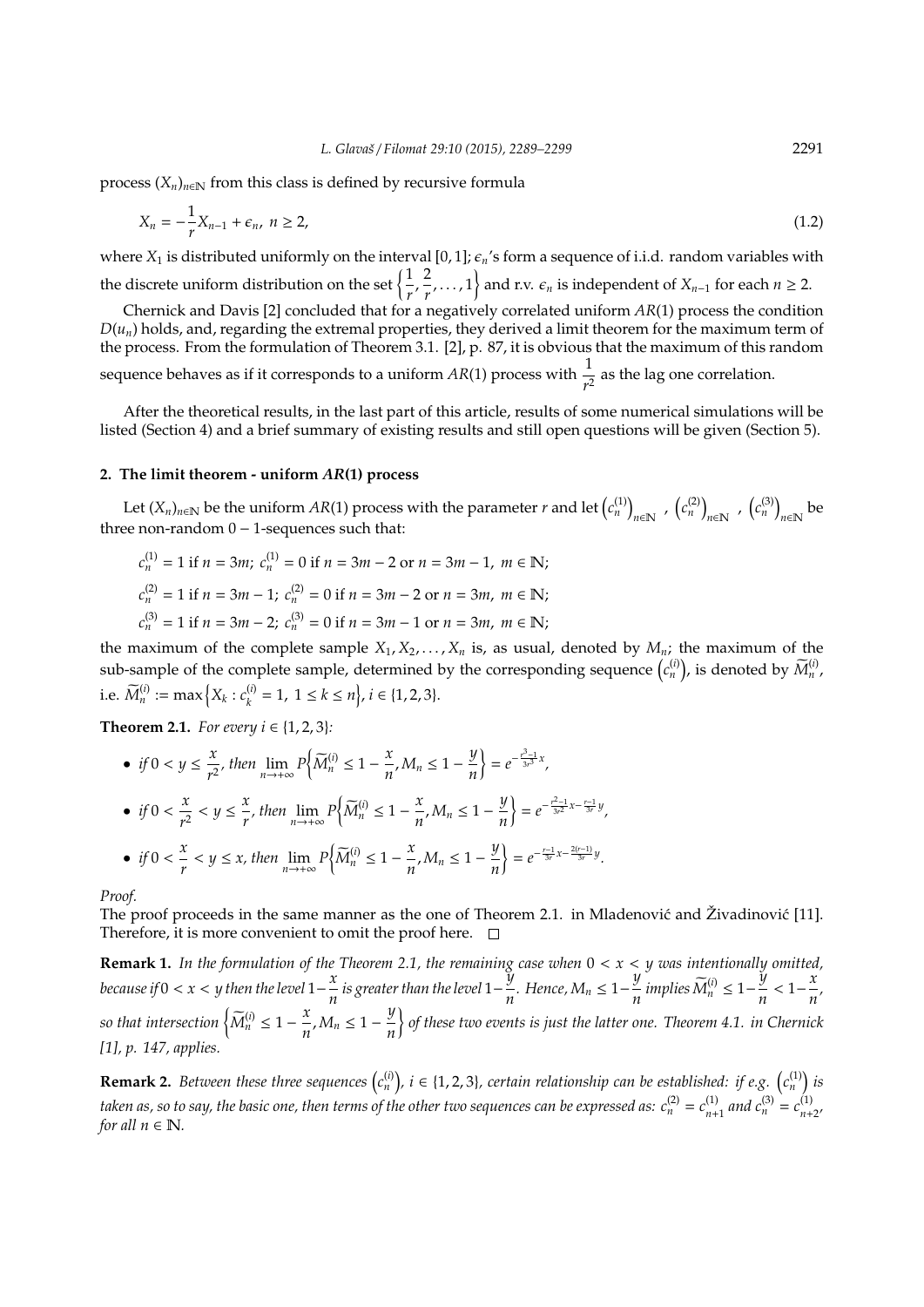#### **3. The limit theorems - negatively correlated uniform** *AR***(1) process**

Let  $(X_n)_{n\in\mathbb{N}}$  be the negatively correlated uniform  $AR(1)$  as defined above by (1.2). Designate, as before, by  $M_n$  the maximum of the first *n* terms of this random sequence and by  $M_n$  the maximum on subset of observed terms among the first *n* terms. A term  $X_k$ ,  $k \in \mathbb{N}$ , is observed if  $c_k = 1$ ;  $(c_n)_{n \in \mathbb{N}}$  is a non-random  $0 - 1$ -sequence.

The main aim is again to determine the limiting distribution of the random vector  $(M_n, M_n)$  for some particular partial samples. For the same reason indicated in the Remark 1. all considerations will be focused on the case  $0 < y \leq x$ . Otherwise, Theorem 3.1. in Chernick and Davis [2], p. 87, applies.

**Theorem 3.1.** *Let*  $(c_n)_{n \in \mathbb{N}}$  *be the sequence given by:* 

$$
c_n = 1 \text{ if } n = 2m; \ c_n = 0 \text{ if } n = 2m - 1, \ m \in \mathbb{N}.
$$
  
If  $0 < y \le x$ , then  $\lim_{n \to +\infty} P\left\{\widetilde{M}_n \le 1 - \frac{x}{n}, M_n \le 1 - \frac{y}{n}\right\} = e^{-\frac{y^2 - 1}{2r^2}x - \frac{y^2 - 1}{2r^2}y}.$  (3.1)

**Remark 3.** *Proofs of the Theorem 3.1. and the next theorem - Theorem 3.2. follow the same reasoning. Therefore, only the latter theorem will be derived in details.*

**Theorem 3.2.** *Let*  $(c_n)_{n \in \mathbb{N}}$  *be the sequence given by:* 

$$
c_n = 1 \text{ if } n = 4m - 1 \text{ or } n = 4m; \ c_n = 0 \text{ if } n = 4m - 3 \text{ or } n = 4m - 2, \ m \in \mathbb{N}.
$$
  
\n• If  $0 < y \le \frac{x}{r^2}$ , then  $\lim_{n \to +\infty} P\left\{\widetilde{M}_n \le 1 - \frac{x}{n}, M_n \le 1 - \frac{y}{n}\right\} = e^{-\frac{r^4 - 1}{2r^4}x}$ ,  
\n• if  $0 < \frac{x}{r^2} < y \le x$ , then  $\lim_{n \to +\infty} P\left\{\widetilde{M}_n \le 1 - \frac{x}{n}, M_n \le 1 - \frac{y}{n}\right\} = e^{-\frac{r^2 - 1}{2r^2}x - \frac{r^2 - 1}{2r^2}y}$ . (3.2)

*n*

*Proof.*

The following notation will be used:

$$
a_m := P\left\{\widetilde{M}_{4m} \le 1 - \frac{x}{n}, M_{4m} \le 1 - \frac{y}{n}\right\}.
$$
\n
$$
(3.3)
$$

The first step is to determine  $a_m$  for  $0 < y \le x$ , sufficiently large *n* and some  $4m < n$ .

Note that the event  $\left\{\widetilde{M}_{4m} \leq 1 - \frac{x}{n}\right\}$  $\frac{x}{n}$ *,*  $M_{4m} \leq 1 - \frac{y}{n}$ *n* is equivalent to the event (intersection of 4*m* events):

$$
\left\{X_{4i-3}\leq 1-\frac{y}{n}, X_{4i-2}\leq 1-\frac{y}{n}, X_{4i-1}\leq 1-\frac{x}{n}, X_{4i}\leq 1-\frac{x}{n}, i=1,2,\ldots,m\right\}.
$$
\n(3.4)

Use the recurrence relation (1.2) from the definition of the negatively correlated uniform *AR*(1) process to obtain:

$$
X_i = \left(-\frac{1}{r}\right)^{i-1} X_1 + \sum_{j=2}^i \left(-\frac{1}{r}\right)^{i-j} \epsilon_j, i \ge 2. \tag{3.5}
$$

In this way all events in  $(3.4)$  can be expressed in terms of the r.v.  $X_1$  and random variables from the sequence  $(\epsilon_n)$ , so inserting the equations (3.5) to the expression  $a_m$  and doing some rearrangements leads to:

$$
a_m = P\Big\{X_1 \leq 1 - \frac{y}{n}, X_1 \geq -r + r\epsilon_2 + \frac{ry}{n}, X_1 \leq r^2 + r\epsilon_2 - r^2\epsilon_3 - \frac{r^2x}{n}, X_1 \geq -r^3 + r\epsilon_2 - r^2\epsilon_3 + r^3\epsilon_4 + \frac{r^3x}{n}, X_1 \geq -r^2 + r^2\epsilon_4 - r^2\epsilon_5 - \frac{r^2x}{n}, X_1 \geq -r^2 + r^2\epsilon_5 - \frac{r^2x}{n}, X_1 \geq -r^2 + r^2\epsilon_6 - \frac{r^2x}{n}, X_1 \geq -r^2 + r\epsilon_7 - \frac{r^2x}{n}, X_1 \geq -r^2 + r\epsilon_8 - \frac{r^2x}{n}, X_1 \geq -r^2 + r\epsilon_9 - \frac{r^2x}{n}, X_1 \geq -r^2 + r\epsilon_9 - \frac{r^2x}{n}, X_1 \geq -r^2 + r\epsilon_9 - \frac{r^2x}{n}, X_1 \geq -r^2 + r\epsilon_9 - \frac{r^2x}{n}, X_1 \geq -r^2 + r\epsilon_9 - \frac{r^2x}{n}, X_1 \geq -r^2 + r\epsilon_9 - \frac{r^2x}{n}, X_1 \geq -r^2 + r\epsilon_9 - \frac{r^2x}{n}, X_1 \geq -r^2 + r\epsilon_9 - \frac{r^2x}{n}, X_1 \geq -r^2 + r\epsilon_9 - \frac{r^2x}{n}, X_1 \geq -r^2 + r\epsilon_9 - \frac{r^2x}{n}, X_1 \geq -r^2 + r\epsilon_9 - \frac{r^2x}{n}, X_1 \geq -r^2 + r\epsilon_9 - \frac{r^2x}{n}, X_1 \geq -r^2 + r\epsilon_9 - \frac{r^2x}{n}, X_1 \geq -r^2 + r\epsilon_9 - \frac{r^2x}{n}, X_1 \geq -r^2 + r\epsilon_9 - \frac{r^2x}{n}, X_1 \geq -r^2 + r\epsilon_9 - \frac{r^2x}{n}, X_1 \geq -r^2 + r\epsilon_9 - \frac{r^2x}{n}, X_1 \geq -r^2 + r\epsilon_9 - \frac{r^2x}{n}, X
$$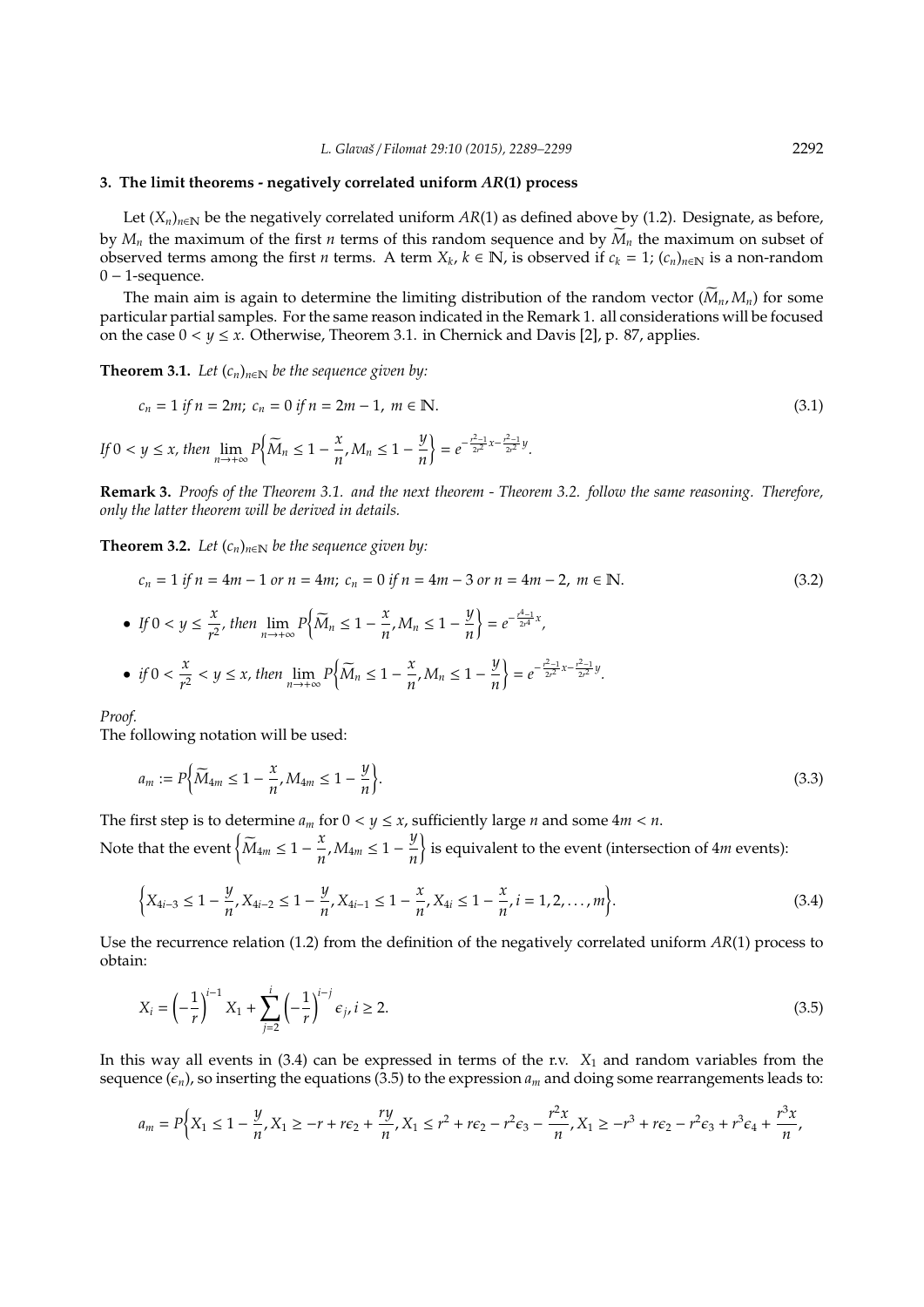$$
X_1 \le r^{4i-4} + \sum_{j=2}^{4i-3} (-1)^j r^{j-1} \epsilon_j - \frac{r^{4i-4} y}{n},
$$
  
\n
$$
X_1 \ge -r^{4i-3} + \sum_{j=2}^{4i-2} (-1)^j r^{j-1} \epsilon_j + \frac{r^{4i-3} y}{n},
$$
  
\n
$$
X_1 \le r^{4i-2} + \sum_{j=2}^{4i-1} (-1)^j r^{j-1} \epsilon_j - \frac{r^{4i-2} x}{n},
$$
  
\n
$$
X_1 \ge r^{4i-1} + \sum_{j=2}^{4i} (-1)^j r^{j-1} \epsilon_j + \frac{r^{4i-1} x}{n}, i = 2, 3, ..., m
$$

After that the law of total probability can be applied, conditioning on (4*m* − 1) random variables  $\epsilon_2$ , . . . ,  $\epsilon_{4m}$ ; assumptions made about these random variables should be exploited (recall  $(\epsilon_n)$  is sequence of i.i.d. random variables with the discrete uniform distribution). Here it is convenient to take notice of the following, of course when *n* is large enough so that  $\frac{r^{4m}}{r}$  $\frac{4m}{x}$ ,  $\frac{r^{4m-2}}{y}$  $\frac{y}{y}$  ∈ (0, 1):

<sup>)</sup>.

– the event  $A_i :=$  $\begin{cases} \frac{1}{2} & \text{if } 0 \leq x \leq 1 \\ \frac{1}{2} & \text{if } 0 \leq x \leq 1 \end{cases}$  $\overline{\mathcal{L}}$  $X_1 \leq r^{4i-4} + \sum_{i=1}^{4i-3}$ *j*=2  $(-1)^j r^{j-1} \epsilon_j - \frac{r^{4i-4}y}{r}$ *n*  $\left\{ \right.$  $\left\{\right\}$  is non-trivial when all random variables with

even indexes,  $\epsilon_2, \epsilon_4, \ldots, \epsilon_{4i-4}$ , take value  $\frac{1}{r}$ , and, at the same time, all random variables with odd indexes,  $\varepsilon_3$ ,  $\varepsilon_5$ , . . . ,  $\varepsilon_{4i-3}$ , take value 1 - if this is the case  $A_i$  becomes  $\begin{cases} X_1 \leq 1 - \frac{r^{4i-4}y}{r} \end{cases}$ *n*  $\Big\}$ , 2  $\leq i \leq m;$ 

- $-$  the event  $B_i :=$  $\left\{\color{white}{\begin{picture}(10,6) \label{picc} \put(0,0){\dashbox{0.5}(10,0){ }}% \thicklines \put(1,0){\dashbox{0.5}(10,0){ }}% \thicklines \put(1,0){\dashbox{0.5}(10,0){ }}% \thicklines \put(1,0){\dashbox{0.5}(10,0){ }}% \thicklines \put(1,0){\dashbox{0.5}(10,0){ }}% \thicklines \put(1,0){\dashbox{0.5}(10,0){ }}% \thicklines \put(1,0){\dashbox{0.5}(10,0){ }}% \thicklines \put(1,0){\dashbox{0.5$  $\overline{\mathcal{L}}$  $X_1 \geq -r^{4i-3} + \sum_{i=1}^{4i-2}$ *j*=2  $(-1)^j r^{j-1} \epsilon_j + \frac{r^{4i-3}y}{r^2}$ *n*  $\Bigg\}$  $\left\{\n \begin{array}{l}\n \text{is non-trivial when all random variables with}\n \end{array}\n\right\}$ even indexes,  $\epsilon_2, \epsilon_4, \ldots, \epsilon_{4i-2}$ , take value 1, and, at the same time, all random variables with odd indexes,  $\varepsilon_3$ ,  $\varepsilon_5$ , . . . ,  $\varepsilon_{4i-3}$ , take value  $\frac{1}{r}$  - if this is the case  $B_i$  becomes  $\left\{X_1 \geq \frac{r^{4i-3}y}{n}\right\}$ *n*  $\}$ ,  $1 \leq i \leq m;$
- the event  $C_i :=$  $\begin{cases} \n\end{cases}$  $\overline{\mathcal{L}}$  $X_1 \leq r^{4i-2} + \sum_{i=1}^{4i-1}$ *j*=2  $(-1)^j r^{j-1} \epsilon_j - \frac{r^{4i-2}x}{r}$ *n*  $\Bigg\}$  $\left\{\right\}$  is non-trivial when all random variables with
	- even indexes,  $\epsilon_2, \epsilon_4, \ldots, \epsilon_{4i-2}$ , take value  $\frac{1}{r}$ , and, at the same time, all random variables with odd indexes,  $\epsilon_3$ ,  $\epsilon_5$ , . . . ,  $\epsilon_{4i-1}$ , take value 1 - if this is the case  $C_i$  becomes  $\begin{cases} X_1 \leq 1 - \frac{r^{4i-2}x}{r} \end{cases}$ *n*  $\Big\}$ ,  $1 \leq i \leq m;$
- $-$  the event  $D_i :=$  $\begin{cases} \frac{1}{2} & \text{if } 0 \leq x \leq 1 \\ \frac{1}{2} & \text{if } 0 \leq x \leq 1 \end{cases}$  $\overline{\mathcal{L}}$  $X_1 \geq r^{4i-1} + \sum_{i=1}^{4i}$ *j*=2  $(-1)^{j}r^{j-1}\epsilon_j + \frac{r^{4i-1}x}{r}$ *n*  $\Bigg\}$  $\left\{\n \begin{array}{c}\n \text{is non-trivial when all random variables with}\n \end{array}\n\right\}$ even indexes,  $\epsilon_2$ ,  $\epsilon_4$ ,  $\dots$  ,  $\epsilon_{4i}$ , take value 1, and, at the same time, all random variables with odd indexes,  $\epsilon_3, \epsilon_5, \ldots, \epsilon_{4i-1}$ , take value  $\frac{1}{r}$  - if this is the case  $D_i$  becomes  $\begin{cases} X_1 \geq \frac{r^{4i-1}x}{n} \end{cases}$ *n*  $\}$ ,  $1 \leq i \leq m$ .

Depending on which values the random variables  $\epsilon_2, \ldots, \epsilon_{4m}$  take, it can be proceeded with reducing the number of events of the form  ${X_1 \leq u_n}$  or  ${X_1 \geq v_n}$  within the intersections and thus simplifying, as much as possible, the expression *am*. At this point it should be obvious that two separate cases have to be distinguished, because  $a_m$  will be different if  $0 < r^2y \le x$  or  $0 < y \le x < r^2y$ . Finally, in both cases all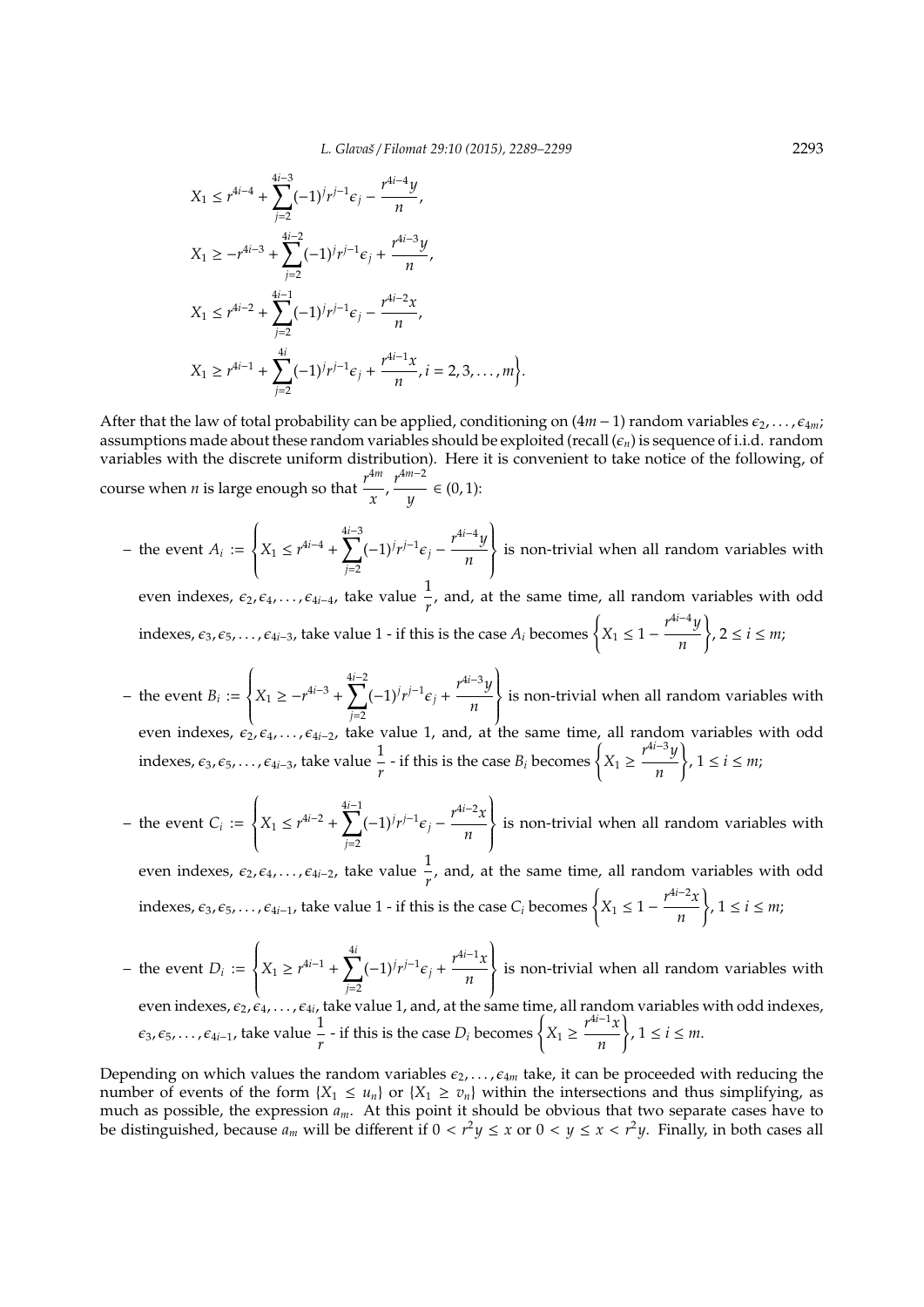probabilities will be calculated using the fact that *X*<sup>1</sup> is distributed uniformly on [0, 1] - the required concise equation for *a<sup>m</sup>* in each case is obtained.

**Case**  $0 < r^2y \leq x$ **.** For such values *x* and *y* and  $1 \le i \le m - 1$ :

$$
\left\{X_1 \le 1 - \frac{r^{4i-2}x}{n}\right\} \subseteq \left\{X_1 \le 1 - \frac{r^{4i}y}{n}\right\}, \text{ since } 1 - \frac{r^{4i}y}{n} \ge 1 - \frac{r^{4i-2}x}{n},
$$

$$
\left\{X_1 \ge \frac{r^{4i-1}x}{n}\right\} \subseteq \left\{X_1 \ge \frac{r^{4i+1}y}{n}\right\}, \text{ since } \frac{r^{4i-1}x}{n} \ge \frac{r^{4i+1}y}{n}.
$$

Therefore, after grouping:

$$
a_m = \frac{r^{4m-3}(r(r-1)-1)}{r^{4m-1}} P\left\{X_1 \le 1 - \frac{y}{n}\right\}
$$
  
+ 
$$
\frac{r(r^4-1)}{r^{4m-1}} \sum_{i=1}^{m-1} r^{4(m-1-i)} P\left\{X_1 \le 1 - \frac{r^{4i-2}x}{n}\right\} + \frac{r}{r^{4m-1}} P\left\{X_1 \le 1 - \frac{r^{4m-2}x}{n}\right\}
$$
  
+ 
$$
\frac{r^{4m-4}(r^2-1)}{r^{4m-1}} P\left\{X_1 \le 1 - \frac{y}{n}, X_1 \ge \frac{ry}{n}\right\}
$$
  
+ 
$$
\frac{r^4-1}{r^{4m-1}} \sum_{i=1}^{m-1} r^{4(m-1-i)} P\left\{X_1 \le 1 - \frac{y}{n}, X_1 \ge \frac{r^{4i-1}x}{n}\right\} + \frac{1}{r^{4m-1}} P\{X_1 \le 1 - \frac{y}{n}, X_1 \ge \frac{r^{4m-1}x}{n}\}.
$$

and further:

$$
a_m = \frac{r^2 - r - 1}{r^2} \left( 1 - \frac{y}{n} \right) + \frac{r^4 - 1}{r^2} \sum_{i=1}^{m-1} \frac{1}{r^{4i}} \left( 1 - \frac{r^{4i-2}x}{n} \right) + \frac{1}{r^{4m-2}} \left( 1 - \frac{r^{4m-2}x}{n} \right)
$$
  
+ 
$$
\frac{r^2 - 1}{r^3} \left( 1 - \frac{y}{n} - \frac{ry}{n} \right) + \frac{r^4 - 1}{r^3} \sum_{i=1}^{m-1} \frac{1}{r^{4i}} \left( 1 - \frac{y}{n} - \frac{r^{4i-1}x}{n} \right) + \frac{1}{r^{4m-1}} \left( 1 - \frac{y}{n} - \frac{r^{4m-1}x}{n} \right).
$$

Computing partial sums in the previous expression leads to:

$$
a_m = 1 - \left(\frac{2(r^4 - 1)}{r^4}(m - 1) + 2\right) \cdot \frac{x}{n} - \frac{2(r^2 - 1)}{r^2} \cdot \frac{y}{n};
$$
  
if  $m \to +\infty$  and  $k := \left[\frac{n}{4m}\right] \to +\infty$ , as  $n \to +\infty$ , then the following equality holds:  

$$
\lim_{n \to +\infty} a_m^k = e^{-\frac{r^4 - 1}{24}x}.
$$
 (3.6)

**Case**  $0 < y \le x < r^2y$ . For such values *x* and *y* and  $1 \le i \le m - 1$ :

$$
\left\{X_1 \le 1 - \frac{r^{4i+2}x}{n}\right\} \subseteq \left\{X_1 \le 1 - \frac{r^{4i}y}{n}\right\} \subseteq \left\{X_1 \le 1 - \frac{r^{4i-2}x}{n}\right\},\
$$

$$
\left\{X_1 \ge \frac{r^{4i+1}x}{n}\right\} \subseteq \left\{X_1 \ge \frac{r^{4i+1}y}{n}\right\} \subseteq \left\{X_1 \ge \frac{r^{4i-1}x}{n}\right\}.
$$

Therefore, after grouping:

$$
a_m = \frac{r^{4m-3}(r(r-1)-1)}{r^{4m-1}}P\left\{X_1 \leq 1 - \frac{y}{n}\right\} + \frac{r(r^2-1)}{r^{4m-1}}\sum_{i=1}^{m-1}r^{4(m-1-i)}P\left\{X_1 \leq 1 - \frac{r^{4i}y}{n}\right\}
$$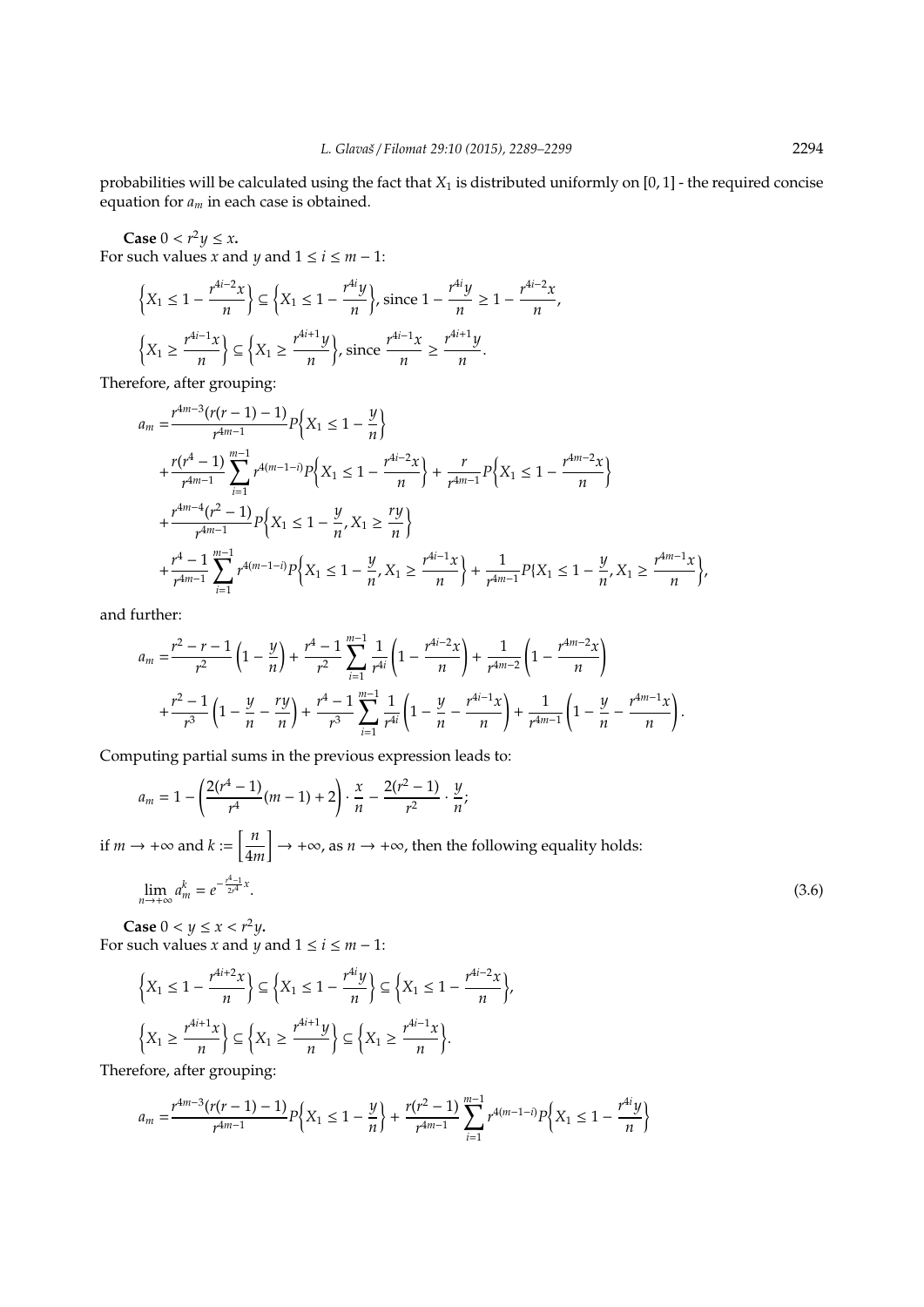*L. Glavaˇs* / *Filomat 29:10 (2015), 2289–2299* 2295

$$
+ \frac{r^3(r^2 - 1)}{r^{4m-1}} \sum_{i=1}^{m-1} r^{4(m-1-i)} P\left\{X_1 \le 1 - \frac{r^{4i-2}x}{n}\right\} + \frac{r}{r^{4m-1}} P\left\{X_1 \le 1 - \frac{r^{4m-2}x}{n}\right\} + \frac{r^4(r^2 - 1)}{r^{4m-1}} \sum_{i=1}^m r^{4(m-1-i)} P\left\{X_1 \le 1 - \frac{y}{n}, X_1 \ge \frac{r^{4i-3}y}{n}\right\} + \frac{r^2(r^2 - 1)}{r^{4m-1}} \sum_{i=1}^{m-1} r^{4(m-1-i)} P\left\{X_1 \le 1 - \frac{y}{n}, X_1 \ge \frac{r^{4i-1}x}{n}\right\} + \frac{1}{r^{4m-1}} P\{X_1 \le 1 - \frac{y}{n}, X_1 \ge \frac{r^{4m-1}x}{n}\right\},
$$

and proceeding similarly as above leads to:

$$
a_m = 1 - \left(\frac{2(r^2 - 1)}{r^2}(m - 1) + 2\right) \cdot \frac{x}{n} - \frac{2(r^2 - 1)}{r^2}m \cdot \frac{y}{n};
$$
  
if  $m \to +\infty$  and  $k := \left[\frac{n}{4m}\right] \to +\infty$ , as  $n \to +\infty$ , then the following equality holds:  

$$
\lim_{n \to +\infty} a_m^k = e^{-\frac{r^2 - 1}{2r^2}x - \frac{r^2 - 1}{2r^2}y}.
$$
 (3.7)

The last step consists in using standard arguments as in [9], p. 1419, and the fact that two level mixing condition is satisfied, and the statement of the Theorem 3.2. follows straightforward.  $\Box$ 

#### **4. Numerical simulations**

After having obtained the preceding theoretical results computer simulations were performed. For this purpose functions, written in statistical software, were executed for different suitable arguments.

There were made *NS* simulations of the first *n* terms of the random sequence  $(X_n)$  and counted the number of the realizations of the event  $\left\{\widetilde{M}_n \leq 1 - \frac{x}{n}\right\}$  $\frac{x}{n}$ *,*  $M_n \leq 1 - \frac{y}{n}$ *n* , for some values of *x* and *y*. Hence, it was possible to get an estimate  $\widehat{P} = \widehat{P}(x, y)$  of the probability of this event ( $\widehat{P}$  was computed simply as a ratio of the number of realizations of this event and *NS*). Described procedure was used several times so several estimates  $\widehat{P}_j = \widehat{P}_j(x, y)$  were obtained.

Of course, the direct comparison of estimated probabilities  $\hat{P}_i(x, y)$  to those calculated by using the equations from the limit theorems - further labeled with  $G(x, y)$ , was possible, as shown in tables below. The following three tables are associated with examples of partial samples, that appear in the Theorem 2.1, 3.1, 3.2, respectively.

In order to illustrate the quality of results obtained from simulation runs the maximum absolute differences of limiting and estimated probabilities are computed.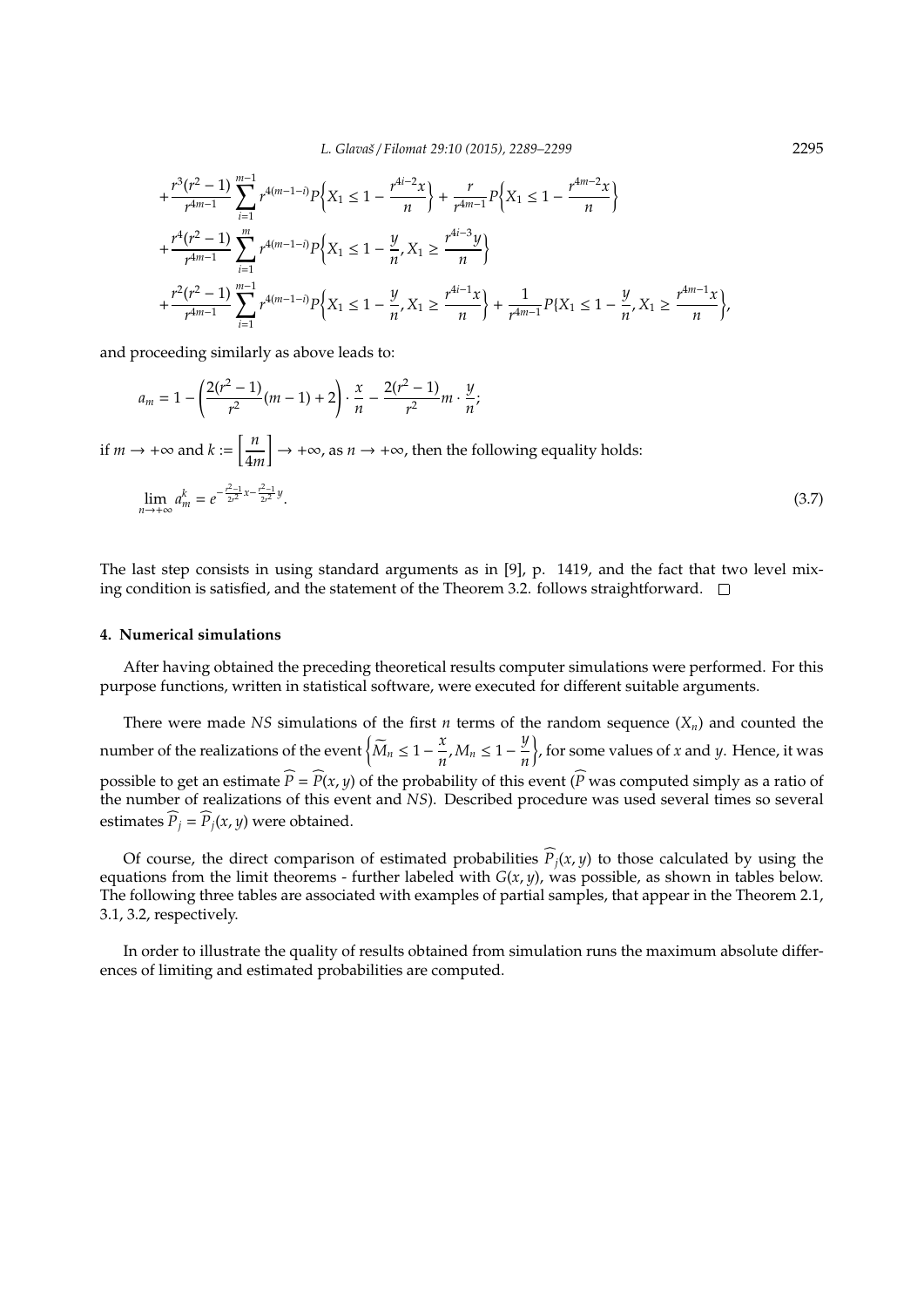| $r = 2$ , NS = 5000, $n = 12000$ |     |           |                       |                         |                         |                       |                         |                         |                         |                         |                       |
|----------------------------------|-----|-----------|-----------------------|-------------------------|-------------------------|-----------------------|-------------------------|-------------------------|-------------------------|-------------------------|-----------------------|
| $\mathcal{X}$                    | y   | G(x, y)   | $\widehat{P}_1^{(1)}$ | $\widehat{P}_{2}^{(1)}$ | $\widehat{P}_{2}^{(1)}$ | $\widehat{P}_1^{(2)}$ | $\widehat{P}_{2}^{(2)}$ | $\widehat{P}_{2}^{(2)}$ | $\widehat{P}_{1}^{(3)}$ | $\widehat{P}_{2}^{(3)}$ | $\widehat{P}_3^{(3)}$ |
| 1                                | 0.8 | 0.6483443 | 0.6492                | 0.6484                  | 0.6556                  | 0.6532                | 0.6552                  | 0.6486                  | 0.6292 <sup>3</sup>     | 0.6440                  | 0.6518                |
| 1                                | 0.6 | 0.6930406 | 0.6912                | 0.6944                  | 0.6938                  | 0.6938                | 0.6778 <sup>2</sup>     | 0.6918                  | 0.6872                  | 0.6850                  | 0.7088                |
| 1                                | 0.4 | 0.7285736 | 0.7284                | 0.7304                  | 0.7262                  | 0.7352                | 0.7308                  | 0.7366                  | 0.7264                  | 0.7112                  | 0.7246                |
| 1                                | 0.3 | 0.7408182 | 0.7456                | 0.7474                  | 0.7434                  | 0.7332                | 0.7360                  | 0.7342                  | 0.7540                  | 0.7412                  | 0.7284                |
|                                  | 0.2 | 0.7470175 | 0.7394                | $0.7344$ <sup>1</sup>   | 0.7388                  | 0.7548                | 0.7400                  | 0.7424                  | 0.7484                  | 0.7352                  | 0.7394                |
|                                  | 0.1 | 0.7470175 | 0.7550                | 0.7436                  | 0.7518                  | 0.7502                | 0.7396                  | 0.7498                  | 0.7410                  | 0.7438                  | 0.7360                |

**Table 1:** The examples of partial samples determined by the sequences  $(c_n^{(i)})$ ,  $i \in \{1, 2, 3\}$ , as in the Theorem 2.1.

The maximum absolute differences (that appear for the values in shaded cells of the table) are:

<sup>1</sup> max *x*,*y*,*j*  $G(x, y) - \widehat{P}_j^{(1)}$ *j*  $= 0.0126175$ <sup>2</sup> max *x*,*y*,*j*  $G(x, y) - \widehat{P}_j^{(2)}$ *j*  $\Big| = 0.0152406$ <sup>3</sup> max *x*,*y*,*j*  $G(x, y) - \widehat{P}_j^{(3)}$ *j*  $\Big| = 0.0191443.$ 

**Table 2:** The example of partial sample determined by the sequence  $(c_n)$ , defined by  $(3.1)$ 

|                | $r = 2$ , NS = 5000, $n = 10000$ |           |                 |                   |                 |                       |                 |  |  |  |
|----------------|----------------------------------|-----------|-----------------|-------------------|-----------------|-----------------------|-----------------|--|--|--|
| $\mathcal X$   | y                                | G(x, y)   | $\widehat{P}_1$ | $\widehat{P}_{2}$ | $\widehat{P}_3$ | $\widehat{P}_4$       | $\widehat{P}_5$ |  |  |  |
| 1              | 0.8                              | 0.5091564 | 0.5134          | 0.5056            | 0.5028          | 0.5144                | 0.4946          |  |  |  |
| 1              | 0.4                              | 0.5915554 | 0.5898          | 0.5800            | 0.5970          | 0.5918                | 0.6026          |  |  |  |
| 1              | 0.2                              | 0.6376282 | 0.6408          | 0.6324            | 0.6346          | 0.6422                | 0.6308          |  |  |  |
| 1              | 0.1                              | 0.6619932 | 0.6468          | 0.6604            | 0.6568          | 0.6676                | 0.6696          |  |  |  |
| $\overline{2}$ | 1.6                              | 0.2592403 | 0.2642          | 0.2590            | 0.2580          | 0.2494                | 0.2662          |  |  |  |
| $\overline{2}$ | 0.8                              | 0.3499377 | 0.3536          | 0.3394            | 0.3446          | $0.3664$ <sup>1</sup> | 0.3456          |  |  |  |
| $\overline{2}$ | 0.4                              | 0.4065697 | 0.4142          | 0.3950            | 0.4174          | 0.4122                | 0.4210          |  |  |  |
| 2              | 0.2                              | 0.4382350 | 0.4310          | 0.4332            | 0.4340          | 0.4304                | 0.4290          |  |  |  |

The maximum absolute difference (that appears for the value in shaded cell of the table) is:

<sup>1</sup> max *x*,*y*,*j*  $|G(x, y) - \widehat{P}_j| = 0.0164623.$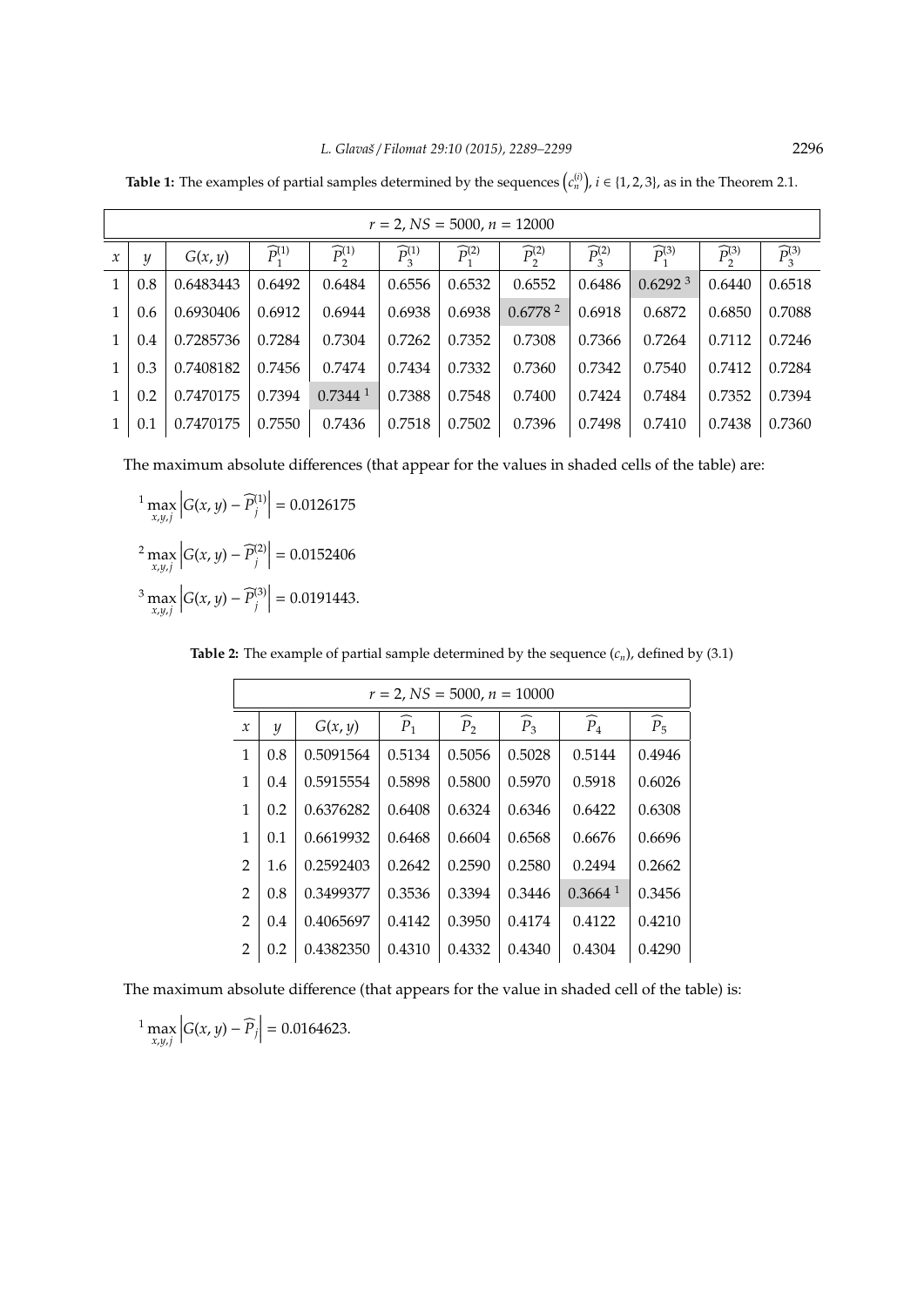|                            | $r = 2$ , NS = 5000, $n = 10000$ |           |                 |                   |                     |                 |                 |  |  |  |
|----------------------------|----------------------------------|-----------|-----------------|-------------------|---------------------|-----------------|-----------------|--|--|--|
| $\boldsymbol{\mathcal{X}}$ | y                                | G(x, y)   | $\widehat{P}_1$ | $\widehat{P}_{2}$ | $\widehat{P}_3$     | $\widehat{P}_4$ | $\widehat{P}_5$ |  |  |  |
| 1                          | 0.8                              | 0.5091564 | 0.5060          | 0.5170            | 0.4946              | 0.4996          | 0.5000          |  |  |  |
| 1                          | 0.4                              | 0.5915554 | 0.5922          | 0.6012            | 0.5964              | 0.5944          | 0.5930          |  |  |  |
| $\mathbf{1}$               | 0.2                              | 0.6257840 | 0.6272          | 0.6282            | 0.6130              | 0.6202          | 0.6264          |  |  |  |
| 1                          | 0.1                              | 0.6257840 | 0.6236          | 0.6154            | 0.6278              | 0.6318          | 0.6300          |  |  |  |
| $\overline{2}$             | 1.6                              | 0.2592403 | 0.2548          | 0.2628            | 0.2382 <sup>1</sup> | 0.2716          | 0.2612          |  |  |  |
| $\overline{2}$             | 0.8                              | 0.3499377 | 0.3620          | 0.3438            | 0.3570              | 0.3436          | 0.3626          |  |  |  |
| $\overline{2}$             | 0.4                              | 0.3916056 | 0.3966          | 0.4042            | 0.3954              | 0.3954          | 0.3874          |  |  |  |
| 2                          | 0.2                              | 0.3916056 | 0.3978          | 0.3912            | 0.3836              | 0.3994          | 0.3772          |  |  |  |

**Table 3:** The example of partial sample determined by the sequence  $(c_n)$ , defined by  $(3.2)$ 

The maximum absolute difference (that appears for the value in shaded cell of the table) is:

<sup>1</sup> max *x*,*y*,*j*  $|G(x, y) - \widehat{P}_j| = 0.0210403.$ 

## **5. Discussion and conclusions**

**1.** The Theorem 2.1. shows that the limiting distribution of random vector, whose components are maximum of partial (aforementioned - specific, regular) sample and maximum of the whole sample, remains the same even if the indexes of observed random variables are, so to say, translated by one or two places (see Remark 2).

**2.** The non-random  $0 - 1$ -sequences  $(c_n)_{n \in \mathbb{N}}$ , defined by (3.1) and (3.2), that determine partial samples from negatively correlated uniform *AR*(1) process in the Theorem 3.1. and the Theorem 3.2, have already been used in Theorem 3.1. [9], p. 1415, and in Theorem 2.1. [11], respectively, also for determining partial samples, but from ordinary uniform *AR*(1) process. Comparing the new limit results for the random vector  $(\widetilde{M}_n, M_n)$  with those previous ones, the following can be noted:

 $\circ$  if  $(c_n)$  is defined by (3.1) and

- the underlying random sequence (*Xn*) is negatively correlated uniform *AR*(1) process for all values *x* and *y* such that  $0 < y \le x$ , the limiting distribution of  $(M_n, M_n)$  is the one from the Theorem 3.1; the events  $\left\{\widetilde{M}_n \leq 1 - x/n\right\}$  and  $\left\{M_n \leq 1 - y/n\right\}$  are asymptotically independent
- the underlying random sequence  $(X_n)$  is ordinary uniform  $AR(1)$  process the region in  $\mathbb{R}^2$  that consists of all the points  $(x, y)$ , such that  $0 < y \le x$ , splits in two parts - in this parts appear different expressions for the limiting probability; the events  $\left\{\widetilde{M}_n \leq 1 - x/n\right\}$  and  $\left\{M_n \leq 1 - y/n\right\}$ are asymptotically independent if  $0 < x/r < y \le x$ , and if  $0 < y \le x/r$  these two events are asymptotically perfectly dependent;
- $\circ$  if  $(c_n)$  is defined by (3.2) and
	- the underlying random sequence  $(X_n)$  is negatively correlated uniform  $AR(1)$  process the limiting distribution of  $(\widetilde{M}_n, M_n)$  is the one from the Theorem 3.2; the events  $\left\{\widetilde{M}_n \leq 1 - x/n\right\}$  and  ${M_n$  ≤ 1 − *y*/*n*} are asymptotically independent if 0 < *x*/*r*<sup>2</sup> < *y* ≤ *x*, and if 0 < *y* ≤ *x*/*r*<sup>2</sup> these two events are asymptotically perfectly dependent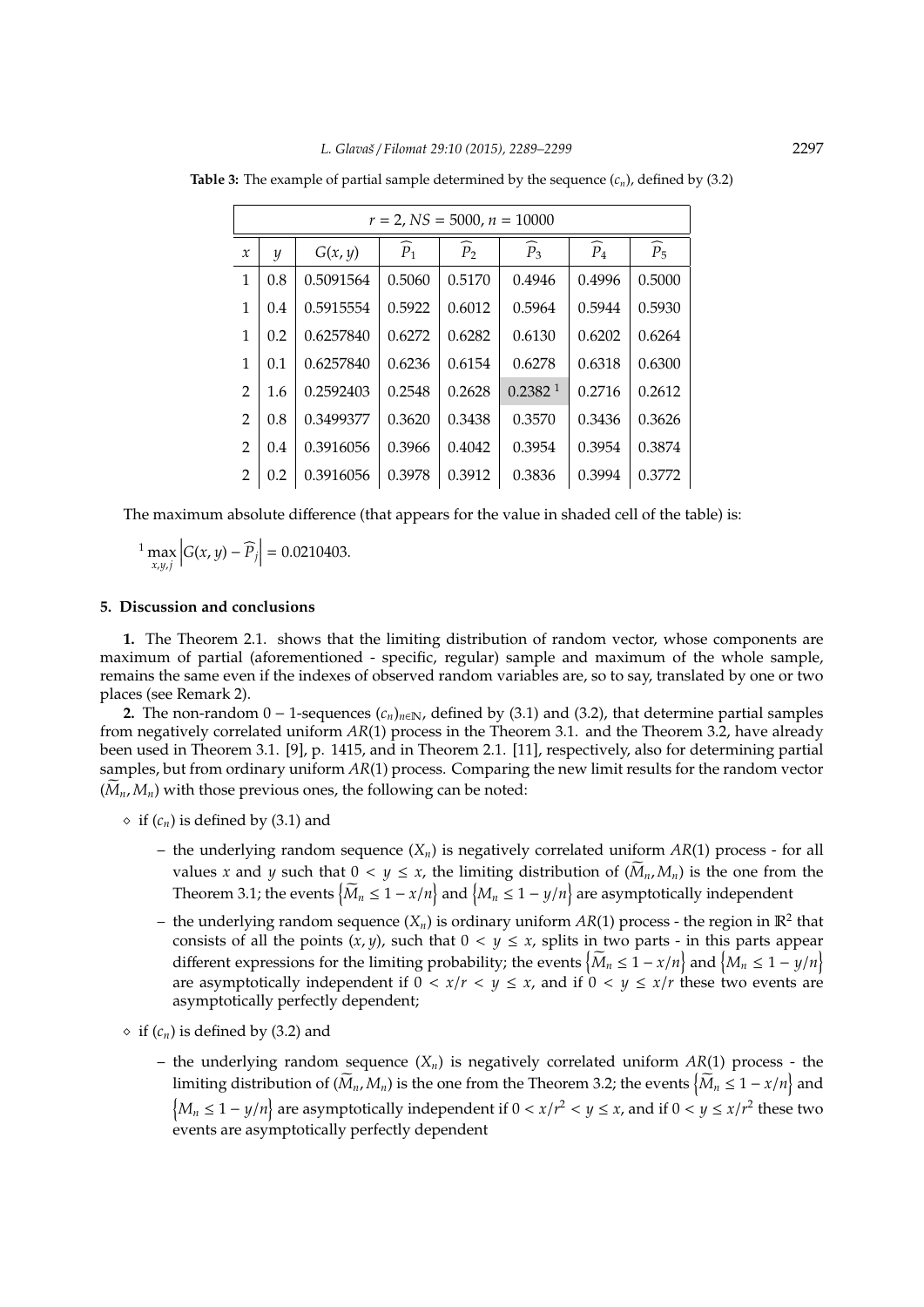- the underlying random sequence  $(X_n)$  is ordinary uniform  $AR(1)$  process - the region in  $\mathbb{R}^2$  that consists of all the points  $(x, y)$ , such that  $0 < x/r^2 < y \le x$ , splits in two parts - in this parts and in the region where  $0 < y \leq x/r^2$  appear different expressions for the limiting probability; the events  $\left\{\widetilde{M}_n \leq 1 - x/n\right\}$  and  $\left\{M_n \leq 1 - y/n\right\}$  are asymptotically independent if  $0 < x/r^2 < y \leq x$ , and if  $0 < y \le x/r^2$  these two events are asymptotically perfectly dependent.

This is shown on the illustrations below. In the regions labeled with *D*<sub>1</sub> Chernick's limit results apply; in the regions labeled with *D*<sup>3</sup> the asymptotic perfect dependence is present while the asymptotic independence appears in the regions labeled with  $D_2$ ; the region where the events are also asymptotically independent, but the expression for the limiting probability differs from the one in the region labeled with *D*<sub>2</sub>, is labeled with  $D_4$ .



**Figure 1:** The example of partial sample determined by the sequence  $(c_n)$ , defined by (3.1);  $r = 2$ 



**Figure 2:** The example of partial sample determined by the sequence  $(c_n)$ , defined by (3.2);  $r = 2$ 

**3.** It turned out that computer simulations provide quite good approximations of the limiting probability  $\lim_{n \to +\infty} P\left\{\widetilde{M}_n \leq 1 - x/n, M_n \leq 1 - y/n\right\}$ . At the same time, writing functions (in statistical software) for this